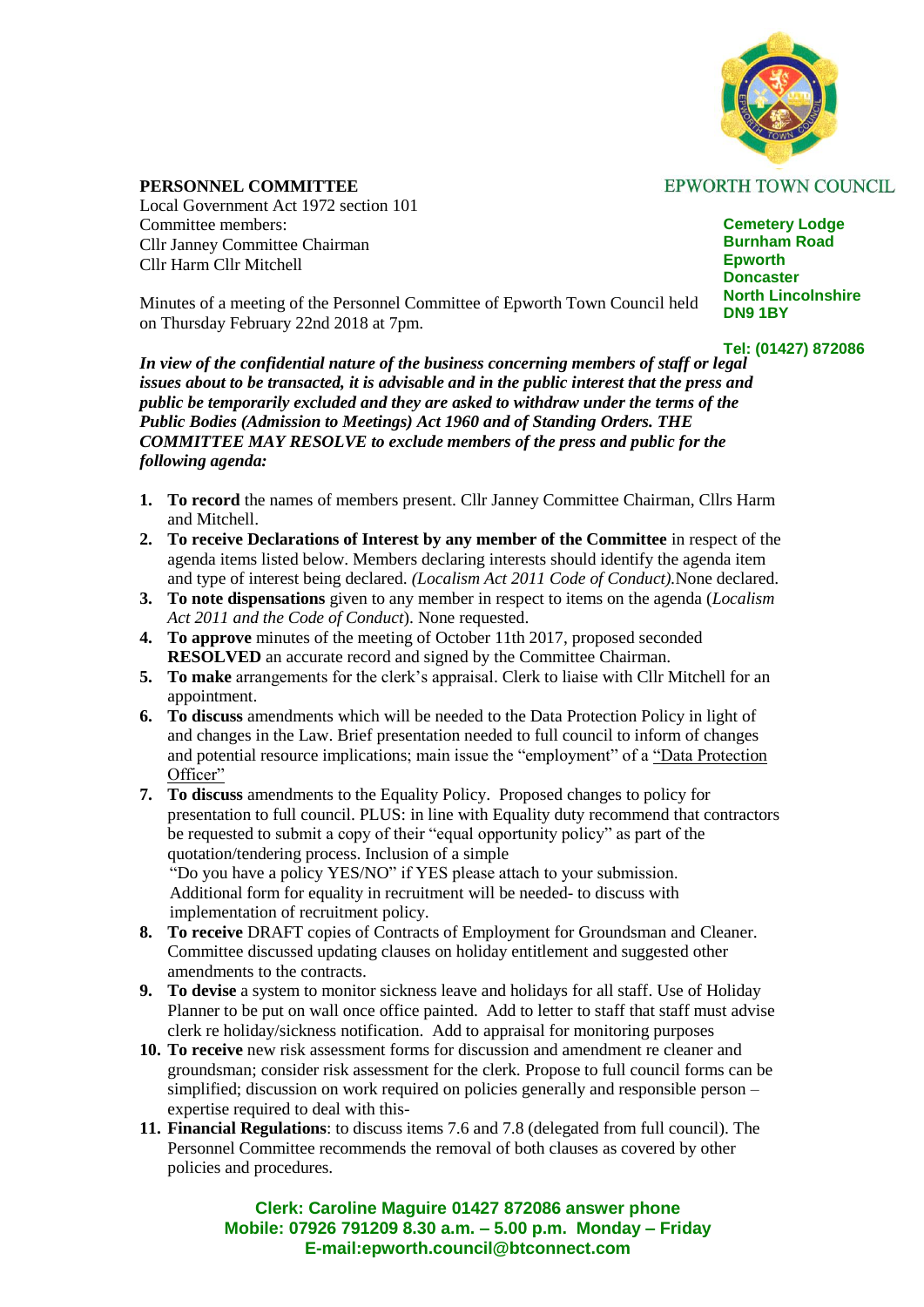

**12. Health & Safety** to receive current "statement" and discuss new policy and requirement for "accident report form". Accident Book now provided and kept with First Aid Kit.

Health & Safety statement and Policy to be reviewed. New risk Health & Safety statement and Policy to be reviewed. New risk<br>assessment documents required. RIDDOR. Etc. work needed in this area Role of the clerk? – more training required. Or consider if can "buy in" consultant to carry out risk assessments; or use a councillor with the appropriate skills; enquiries to Zurich Insurance help line; investigate other sources of support.

- **13. To review:** Social Media Policy. Cross reference policy with web-site and facebook management. Wording paragraphs 6 and 7 amended for presentation to full council.
- **14. Policies**: Present list to full council; note that recommendation is that committee structure will have to be reviewed particularly in relation to the reduction in numbers of councillors in May 2019. Freedom of Information Policy required.
- **15. To discuss** councillors duties/obligations/engagement in terms of training and Code of Conduct expectations. (to be an effective councillor.) defer to next meeting.

The clerk left the meeting at 9.19pm.

- **16. To discuss** the clerks hours these have been monitored over 7 months and demonstrate clearly Clerk consistently working in excess of contracted hours. Discuss possible solutions with full council.
- **17. To record** the closure of the meeting at 9.30pm.

cm.27.02.18

**Cemetery Lodge Burnham Road Epworth Doncaster North Lincolnshire DN9 1BY**

**Tel: (01427) 872086**